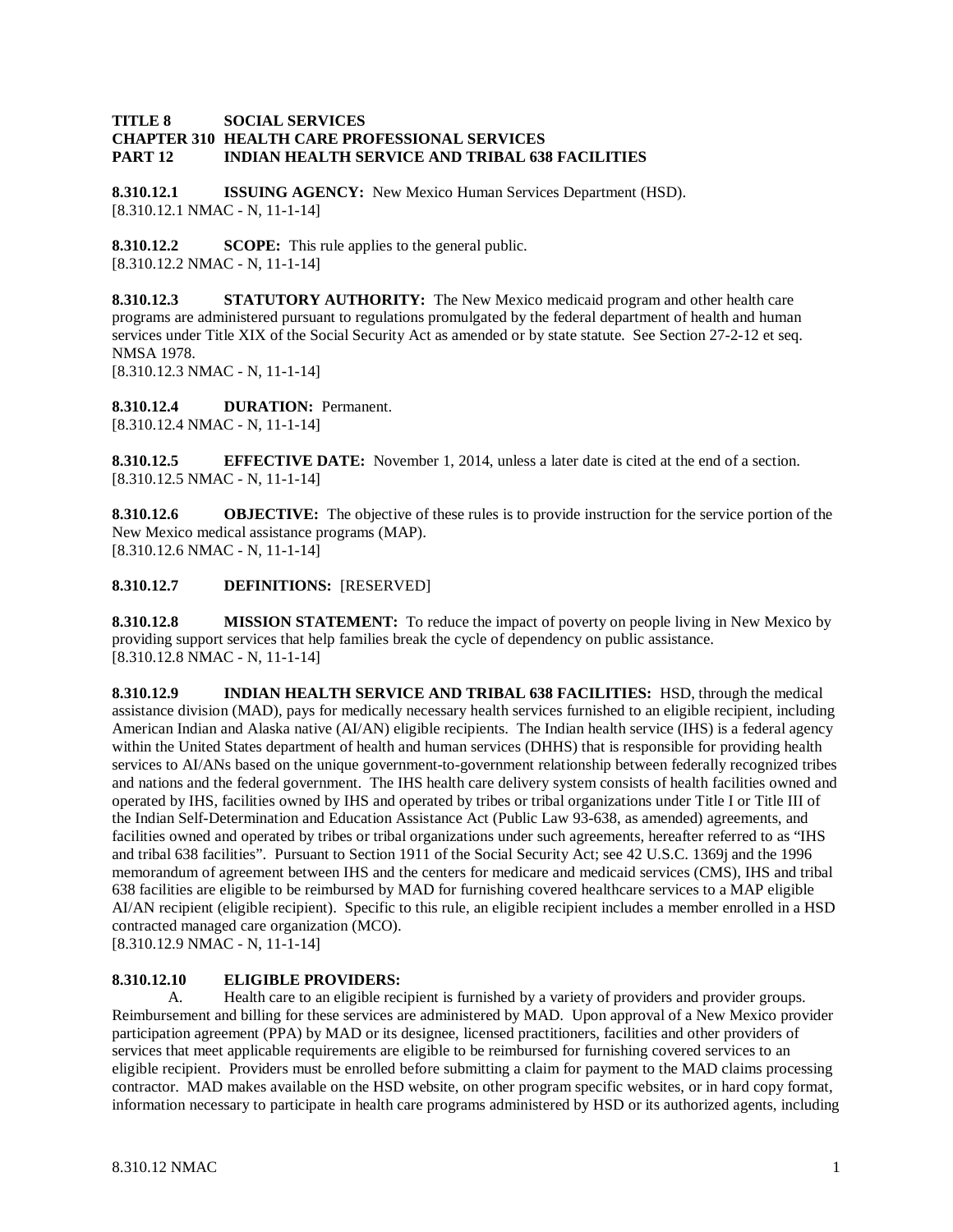program rules, billing instructions, utilization review instructions, and other pertinent material. When enrolled, a provider receives instruction on how to access these documents. It is the provider's responsibility to access these instructions, to understand the information provided therein and comply with the requirements. Providers must contact MAD for answers to billing questions or any of these materials. To be eligible for reimbursement, a provider must adhere to provisions of the MAD PPA and applicable statutes, regulations, rules and executive orders. MAD, or its selected claims processing contractor, issues payment to a provider using electronic funds transfer (EFT) only. Upon approval of the provider's PPA by MAD, the following practitioners and facilities may be enrolled as MAD providers:

- (1) IHS facilities;
- (2) Public Law 93-638 tribal facilities;
- (3) urban Indian facilities (follows the rules for a federally qualified health center);
- (4) IHS or tribal 638 facility pharmacies which follow 8.324.4 NMAC; and
- (5) off site locations on federal land and facilities approved by MAD.

B. Practitioners contracted or employed by the above facilities are enrolled as individual providers for rendering services when appropriate.

C. Services rendered must be medically necessary and within the scope of practice of the practitioner or provider and are limited to benefits and services covered by MAD.

D. For services provided under the federal public health service, including IHS, rendering providers must meet the requirements of the public health service corp.

E. Additional provider numbers or NPI numbers may be required when necessary to assure that claiming of federal matching funds by MAD is accurate as per federal requirements to distinguish between 100% federal match rates and other match rates.

[8.310.12.10 NMAC - N, 11-1-14]

#### **8.310.12.11 PROVIDER RESPONSIBILITIES AND REQUIREMENTS:**

A. A provider who furnishes services to an eligible recipient must comply with all applicable laws, regulations, rules, standards, and the provisions of the MAD PPA. A provider must adhere to MAD program rules as specified in the New Mexico administrative code (NMAC) and program policies that include, but are not limited to, supplements, billing instructions, and utilization review directions, as updated. The provider is responsible for following coding manual guidelines and centers for medicare and medicaid services (CMS) correct coding initiatives, including not improperly unbundling or upcoding services.

B. A provider must verify an individual is eligible for a specific MAD service and verify the recipient's enrollment status at time of service. A provider must determine if an eligible recipient has other applicable health insurance. A provider must maintain records that are sufficient to fully disclose the extent and nature of the services provided to an eligible recipient.

C. Services furnished must be within the scope of practice defined by the provider's licensing board, scope of practice act or regulatory authority, or as customarily provided under IHS or public health service administrative direction including the level of supervision required for services. [8.310.12.11 NMAC - N, 11-1-14]

**8.310.12.12 COVERED SERVICES:** MAD covers medically necessary services and procedures for the diagnosis and treatment of an illness or injury as indicated by the eligible recipient's condition. Services must be furnished within the limits of MAD rules and within the scope of practice of the provider's professional standards. Public health services including services by public health nurses are covered to the same extent their services would be covered for non-IHS public health facilities. Limitations on covered services based on age and category of eligibility also apply to services rendered at an IHS or tribal 638 facility. Examples include enhanced benefits only available to early and periodic screening, diagnostic and treatment (EPSDT) eligible recipients, and limitations and enhanced services for alternative benefit plan (ABP) eligible recipients and eligible recipient pregnant women.

A. **Outpatient encounters and visits:** An outpatient encounter or visit is face-to-face contact between a practitioner and an eligible recipient as documented in the eligible recipient's physical or behavioral health record. An encounter or visit can occur at an IHS facility, tribal 638 facility, or a MAD recognized offsite location including IHS or tribal facility-based services that are provided in the home or in community centers or other locations but the medical records and the supervision or direction of the service comes from the eligible facility. To be billable as an encounter, the eligible recipient must be seen by a level of practitioner who would be eligible to be enrolled as a MAD provider or a practitioner comparable to that required by other service and provider rules or the service must be supervised by a level of practitioner who would be eligible to be enrolled as a MAD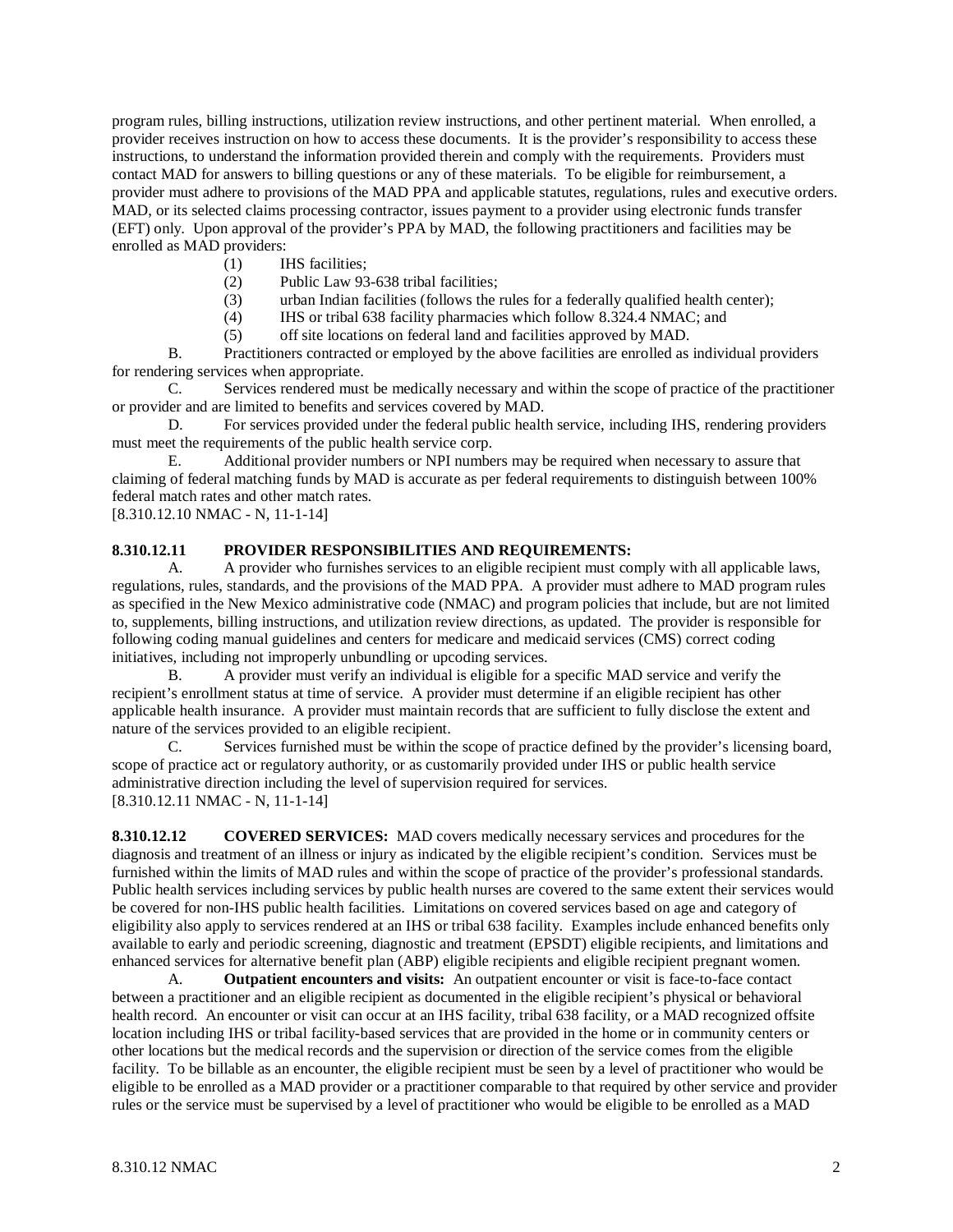provider or a practitioner comparable to that required by other service and provider rules. Examples include but are not limited to the following: audiologist, behavioral health professional, certified nurse midwife, certified nurse practitioner, clinical nurse specialist, clinical pharmacy specialist, dentist, dental hygienist, licensed dietician, occupational therapist, optometrist, pharmacist clinician, physician assistant, physician, physical therapist, podiatrist, speech therapist and other provider types within their scope of practice as designated by MAD; see 8.310.2 NMAC, 8.310.3 NMAC and 8.321.2 NMAC.

(1) Visits to the same facility, on the same day, for the same or related diagnosis constitutes a single encounter.

(2) Multiple encounters can occur on the same date of service when the services are distinct. The following are examples of types of separate encounters:

(a) an eligible recipient receives a service that is not associated with the initial encounter and the service provided is for a different principal diagnosis; or

(b) an eligible recipient is seen at two different facilities (different provider numbers) and one of the facilities is unable to provide the necessary services for the diagnosis or treatment of the eligible recipient's condition.

(3) An outpatient encounter may be billed when a visit consists of services that could be provided in a physician's office such as instructions to a diabetic, medication management, and anticoagulant management, when provided by a qualified individual as part of a facility-based outpatient program if no other related encounter occurs that day, similar to how services would be covered for other providers and clinics in other MAD service rules.

(4) An outpatient encounter may be billed when an eligible recipient returns at a later date for a follow up MAD service such as a laboratory, radiology, or therapy service which does not require an additional physician visit if no other related visit occurs that day.

(5) When a MAD service typically requires multiple visits such as orthodontia services, crowns, and dentures, the provider may bill an amount for the initial service that includes the standard number of encounters for the service are for the standard number of visits, similar to how services would be covered for other providers in other MAD service rules, or be paid at a fee schedule amounts that closely approximates the appropriate payment for multiple services.

B. **Inpatient hospital stays:** An inpatient hospital stay occurs when an eligible recipient is admitted and stays overnight.

C. **Services not subject to office of management and budget (OMB) codes or rates:** Some services are covered by MAD when occurring within an IHS or a tribal facility but are not included or billed at the OMB rate. These services are covered to the extent described under applicable rules for the service, and include:

- (1) anesthesia (professional charges);
- (2) ambulatory surgical center facility services;
- (3) targeted case management;
- (4) hearing appliances (hearing testing is reimbursed at the OMB rate);
- (5) physician inpatient hospital visits and surgeries;
- (6) smoking cessation;

(7) vision appliances, including frames, lenses, dispensing, and contacts (vision exams are at the OMB rate); and

(8) telemedicine's originating site facility fee; a telemedicine originating site fee is covered when the requirements of 8.310.2 NMAC are met; both the originating and distant sites maybe IHS or tribal facilities at two different location or if the distant site is under contract to the IHS or tribal facility and would qualify to be an enrolled provider; a telemedicine originating site fee is not payable if the telemedicine technology is used to connect an employee or staff member of a facility to the eligible recipient being seen at the same facility; however, even if the service does not qualify for a telemedicine originating site fee, the use of telemedicine technology may be appropriate thereby allowing the service provided to meet the standards to qualify as an encounter by providing the equivalent of face-to-face contact.

## D. **Behavioral health services:**

(1) Outpatient behavioral health services billed using the outpatient OMB codes include assessments and evaluations, outpatient therapies, comprehensive community support services (CCSS), and other services as approved by MAD.

(2) Other specialized behavior health services may be reimbursed at the MAD fee for service (FFS) rate or at an OMB rate, as agreed between the facility and MAD.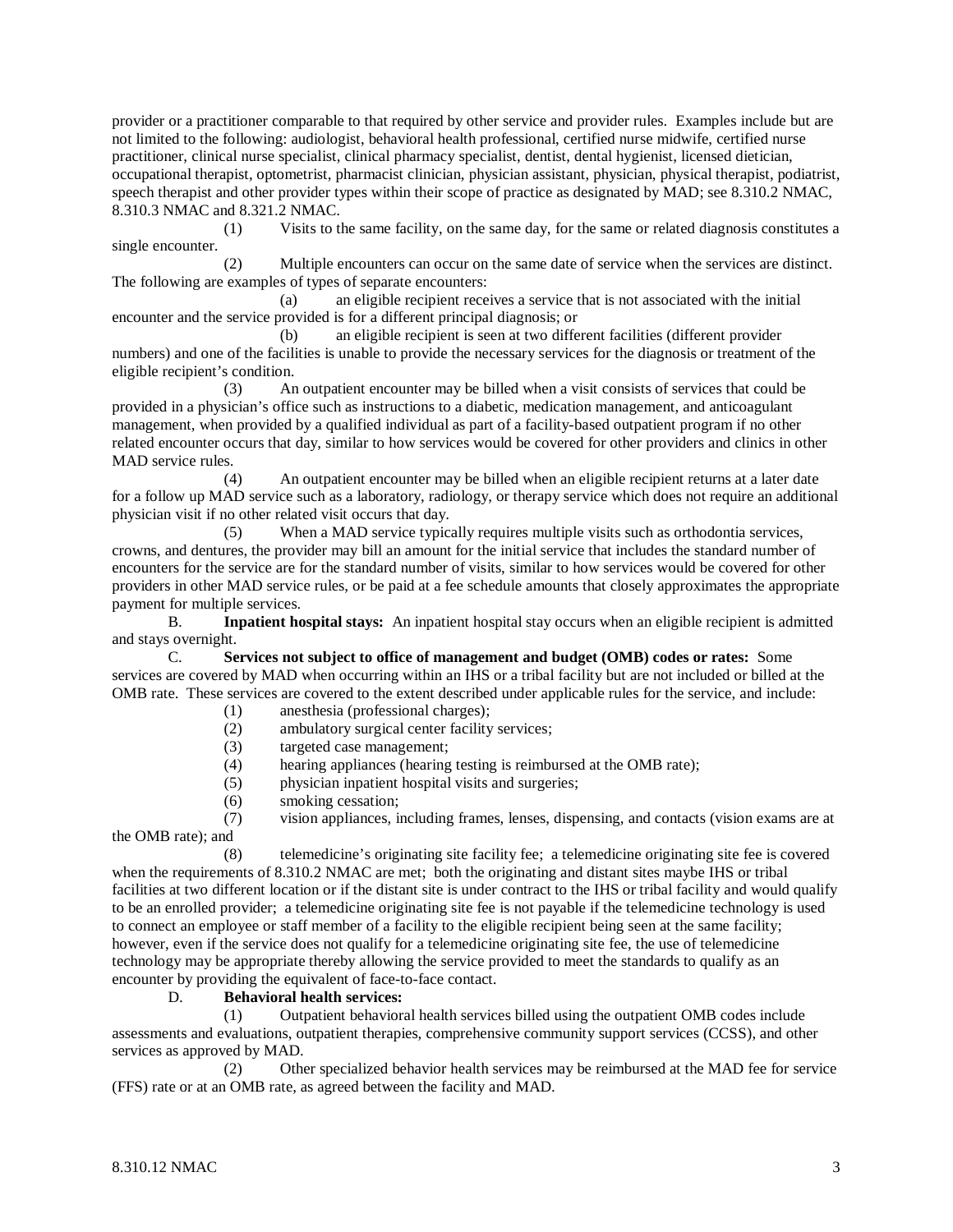(3) Prior to billing specialized behavioral health services including CCSS, the IHS or tribal 638 facility must submit documentation to MAD demonstrating the ability to adhere to the service definitions and standards for the specific service; see 8.321.2 NMAC.

E. **Pharmacy services:** See 8.324.4 NMAC for an IHS and a tribal 638 facility enrolled as a pharmacy. Pharmacy services are not part of the OMB rate. Pharmacy claims are not limited to a 30 or 90 day supply when the prescriber has written for a larger days supplyof medication. Pharmacy claims may exceed the days supply limitations if the amounts dispensed at one time is reasonable. IHS and tribal 638 facility pharmacy claims are not subject to formularies or preferred drug lists or authorization as the facility maintains its own formulary.

F. **Transportation services:** For a detailed description of transportation services, see 8.324.7 NMAC.

[8.310.12.12 NMAC - N, 11-1-14]

**8.310.12.13 PRIOR AUTHORIZATION AND UTILIZATION REVIEW:** IHS and tribal 638 facilities need not obtain prior authorization for services, but must continue to follow standards of care within its scope of practice and retain documentation in the eligible recipient's physical and behavioral health record. MAD services are subject to utilization review for medical necessity and program compliance. Reviews may be performed before or after services are furnished.

[8.310.12.13 NMAC - N, 11-1-14]

**8.310.12.14 NON-COVERED SERVICES:** For a detailed description of general non-covered MAD services, see 8.310.2 NMAC and 8.321.2 NMAC. Other MAD service rules may have additional non-covered MAD service restrictions.

[8.310.12.14 NMAC - N, 11-1-14]

**8.310.12.15 REIMBURSEMENT:** OMB rates are published annually in the federal register and are applicable to an IHS and a tribal 638 facility. These rates are applied retroactively to their effective date.

A. IHS OMB outpatient and inpatient reimbursement rates include facility fees and professional fees except as described in this rule.

(1) Outpatient encounters and visits: MAD reimburses outpatient encounters and visits at the OMB outpatient encounter rate. Reimbursement at OMB rates is retroactive to the dates of service for which the OMB rates are applicable.

(2) Inpatient hospital service: MAD reimburses covered inpatient hospital stays at the federally published OMB hospital inpatient per diem rate. The inpatient OMB rate applies when an eligible recipient has been under outpatient care observation or is receiving extended outpatient medical services, and the time period has been for 24 hours or more whether the eligible recipient has been formally admitted or not. Risk factors such as distance of the facility from the eligible recipient's residence for potential emergency follow up care, as well as lack of availability of step-down care providers (home health services, nursing facilities, and acute long term care hospital facilities) may be considered in making discharge decisions regarding the eligible recipient. Alternatively, the facility may elect to bill a daily outpatient OMB rate for an eligible recipient under observation. Reimbursement at OMB rates is retroactive to the date of service for which the federal OMB rates are applicable.

(3) Reimbursement following medicare payment is made at the full copayment, deductible and co-insurance amounts determined by medicare. Reimbursement following payment by other insurance is made at the OMB rate, is applicable, less the payment received from the other insurer.

B. Services not subject to the OMB rates are reimbursed according to MAD rules for the specific service. For services not reimbursable the facility at 100% federal matching funds, the facility may be enrolled additionally for services to be paid at standard federal matching rates.

C. **Electronic billing requirements:** Electronic billing of claims is required unless an exemption has been allowed by MAD. Exemptions will be given on a case-by-case basis with consideration given to barriers faced by the provider in electronic billing, such as small volume for which developing electronic submission capability is impractical. The requirement for electronic submission of claims does not apply when paper attachments must accompany the claim form.

D. **Responsibility for claims:** A provider is responsible for all claims submitted under his or her national provider identifier (NPI) or provider number, including responsibility for accurate coding representing the services provided without inappropriately upcoding, unbundling, or billing mutually exclusive codes as indicated by published coding manuals, directives, CMS correct coding initiatives, and NMAC MAD rules.